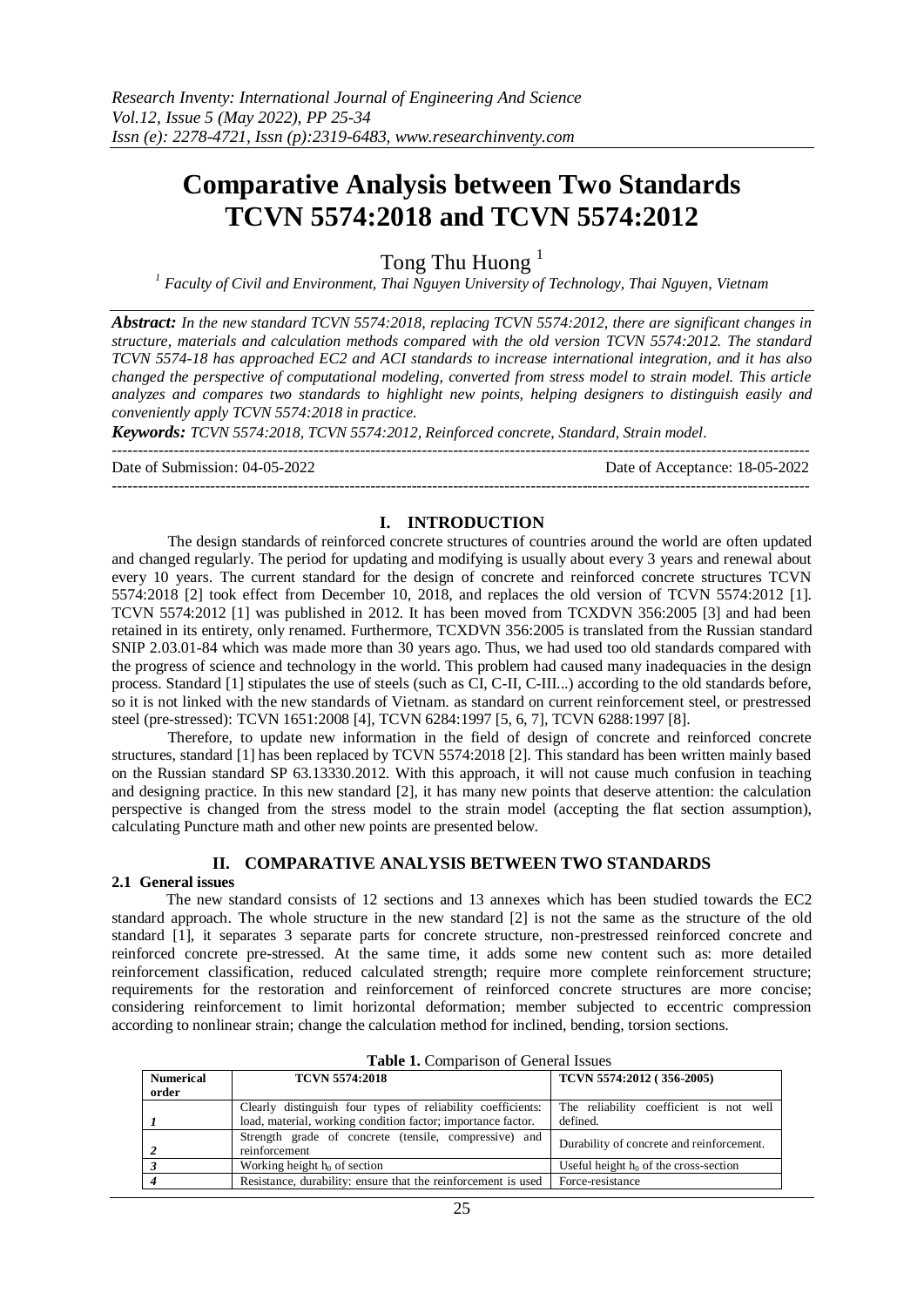|   | normally throughout the term.                                                                                                                                                                                                                                                                                                                                                                                                                                                                                                                                                                                                                                                                                                                        |                                                                                                                                     |
|---|------------------------------------------------------------------------------------------------------------------------------------------------------------------------------------------------------------------------------------------------------------------------------------------------------------------------------------------------------------------------------------------------------------------------------------------------------------------------------------------------------------------------------------------------------------------------------------------------------------------------------------------------------------------------------------------------------------------------------------------------------|-------------------------------------------------------------------------------------------------------------------------------------|
| 5 | Article 5.2. Calculate reinforced concrete according to<br>durability.<br>- Reinforced concrete structural members with M, N effects:<br>Calculated according to the nonlinear deformation model.<br>- Reinforced concrete structural members with simple cross-<br>section (T, I, rectangular): Calculated according to limited<br>internal force (same as old standard).<br>- Calculated on inclined cross section, space section:<br>According to limited internal force (same as before).<br>- Short structure calculation: according to the model of<br>virtual truss bar.<br>- Nonlinear strain model: the strength criterion on the<br>perpendicular section is the relative strain in concrete or<br>reinforcement reaching the limit value. | Article 5.2.<br>- All are calculated according to the<br>internal force limit.<br>$M \leq M$<br>(1)<br>$N \leq [N]$<br>$Q \leq [Q]$ |

## **2.2** *About materials*

The term "nonlinear strain model" is a computational model that takes into account the elastic-plastic properties of concrete in compression tension. Therefore, the relationship between stress and strain is not linear (constant), but linear for each segment; Replace the word "endurance grade" with "strength grade"; The limit applies to concrete with strength grades up to B100; Substitute the values of the working condition coefficient, conversion factor, and reliability factor (steel, concrete, load) so that the calculated strength of concrete is reduced; More types of reinforcement with different origins and features; The calculated intensity value is reduced. Both reinforcement and concrete use a confidence (safety) factor of 1.15, instead of multiple values as before. This problem facilitates the design as well as reduces confusion in use.

However, this factor is higher for reinforcements that have yield strength (the old standard was from 1.05 to 1.07) and lower for reinforcements that have yield strength. convention (the old standard was 1.2). This problem makes the calculated strength of reinforcement lower than actual reinforcement with yield strength and higher than that of reinforcement with conventional yield strength;

The values of the strain characteristics are significantly variable. The new standard [2], it uses strain diagrams of concrete and reinforcement for nonlinear calculations. The calculation according to the limited internal force, clearly specifies the deformation values (including limited deformation) of concrete and steel.

For reinforcement, in the new standard [2], it is allowed to use curve charts, approximate actual strain charts of reinforcement, but it is recommended to use two-segment diagrams in preference. straight line (for reinforcement with actual yield strength) and a three-segment diagram (for reinforcement with conventional yield strength).

| <b>Numerical</b>            | <b>TCVN 5574:2018</b>                                                                                                                                                                                                                                                                                                                          | TCVN 5574:2012 (356-2005)                                                                   |
|-----------------------------|------------------------------------------------------------------------------------------------------------------------------------------------------------------------------------------------------------------------------------------------------------------------------------------------------------------------------------------------|---------------------------------------------------------------------------------------------|
| order                       |                                                                                                                                                                                                                                                                                                                                                |                                                                                             |
| 1                           | Strength grade of heavy concrete under compressive: B15; 20; 25; 30; 35; 40;<br>45; 50; 55; 60; 70; 80; 90; 100                                                                                                                                                                                                                                | Strength grade of heavy concrete under<br>compressive: 20; 25; 30; 35; 40; 45;<br>50:55:60: |
| $\mathcal{D}_{\mathcal{L}}$ | Strength grade of heavy concrete under tension: B0.8; 1.2; 1.6; 2; 2.4; 2.8;<br>3.2; 3.6; 4                                                                                                                                                                                                                                                    | Strength grade of heavy concrete under<br>tension: B0.8; 1.2; 1.6; 2; 2.4; 2.8; 3.2         |
| 3                           | $R_{b,n}$ ; $R_{b,ser}$ : Standard strength of concrete under compression; constant;<br>regulated to B100                                                                                                                                                                                                                                      | $R_{b,n}$ ; $R_{b,ser}$ : Standard only specified up<br>to $B60$                            |
| $\overline{4}$              | $R_{\text{bt,n}}$ ; $R_{\text{bt,ser}}$ : Standard strength of concrete under tension: reduced value,<br>specified up to B100.                                                                                                                                                                                                                 | $R_{\text{bt,n}}$ ; $R_{\text{bt,ser}}$ : Standard only specified up<br>to $B60$            |
| 5                           | $R_b$ : Calculated strength of concrete under compression; unchanged, specified<br>to B100.                                                                                                                                                                                                                                                    | $R_h$ : Standard only specified up to B60                                                   |
| 6                           | $R_{\text{bt}}$ : Calculated strength of concrete under tension; value increases, specified<br>to $B100$ .                                                                                                                                                                                                                                     | $R_{bt}$ : Standard only specified up to B60                                                |
| 7                           | The limit relative strain value of concrete is precisely determined.<br>- when the load is short-term: $\varepsilon_{bo} = 0.002$ - axial compression; $\varepsilon_{bto} = 0.001$ -<br>axial drag.<br>- when the load is acting long-term, see table 9: values of $\mathcal{E}_{\mathcal{D}Q}$ are higher<br>in the case of short-term loads. | This value is not specified.                                                                |
| 8                           | $E_b$ – Initial elastic modulus of concrete in compression, up to B100 – Table<br>lookup.                                                                                                                                                                                                                                                      | The $E_s$ lookup table has up to $B60$ – the<br>value is almost the same                    |

### **Table 2.** Material comparison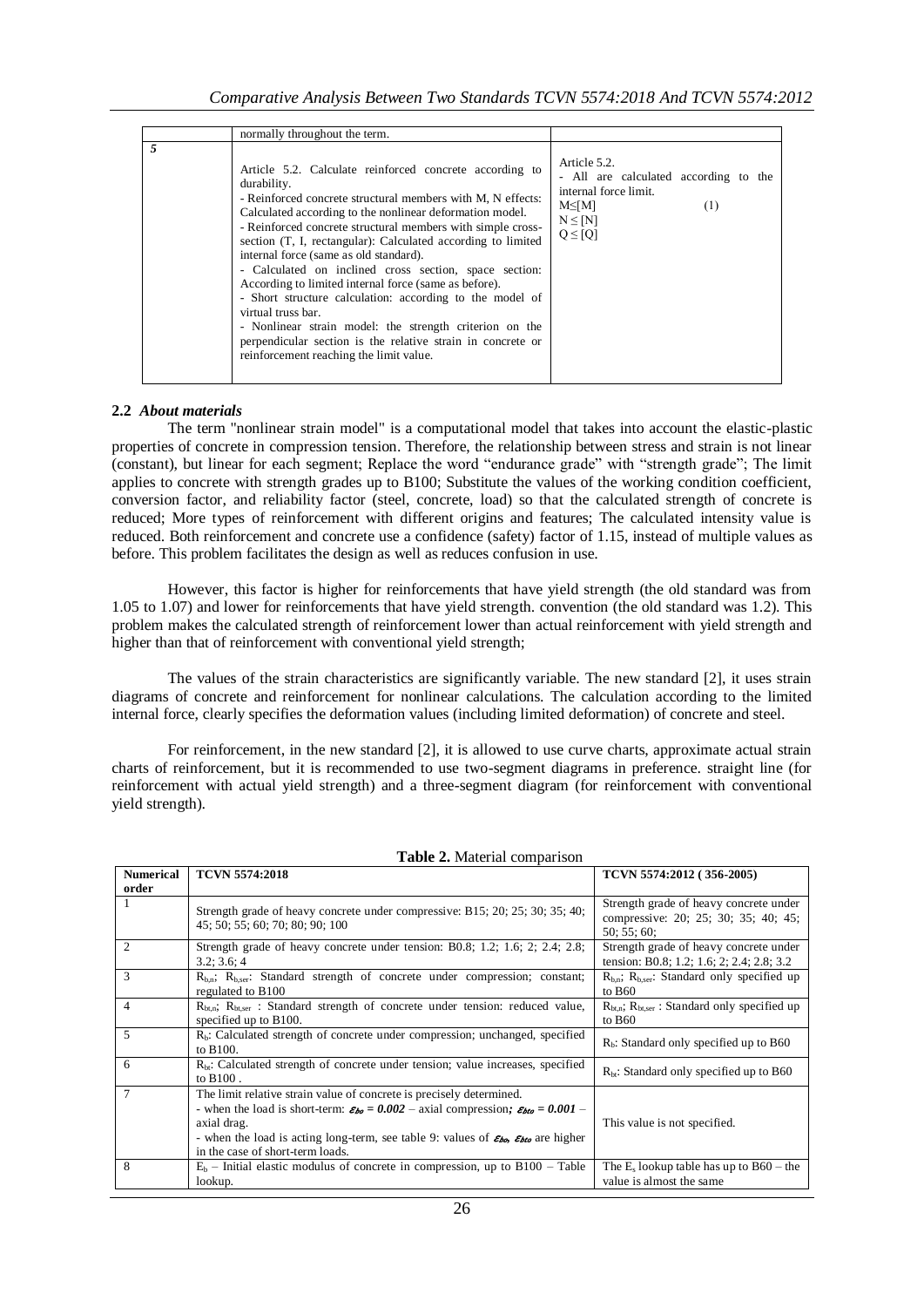

# **2.3 About calculation**

Standard 5574:2018 has updated new solutions, gradually approaching the EC2 standard. The new method is based on simple but versatile computational models. It has reduced the experimental coefficients in the formula and taken into account the world's published reliable verified experimental results.

The basic foundation for the calculation of concrete and reinforced concrete members which are subjected to bending moments and forces along with the limit state groups (first and second) is a nonlinear strain model (both of concrete and reinforcement). In which, in addition to using the balance equations, the deformation conditions are still followed with the assumption of flat cross-section and the complete strain diagram of concrete and reinforcement. This model allows calculations on the same view for any concrete and reinforced concrete members with different cross-sectional shapes. It also allows the different arrangement of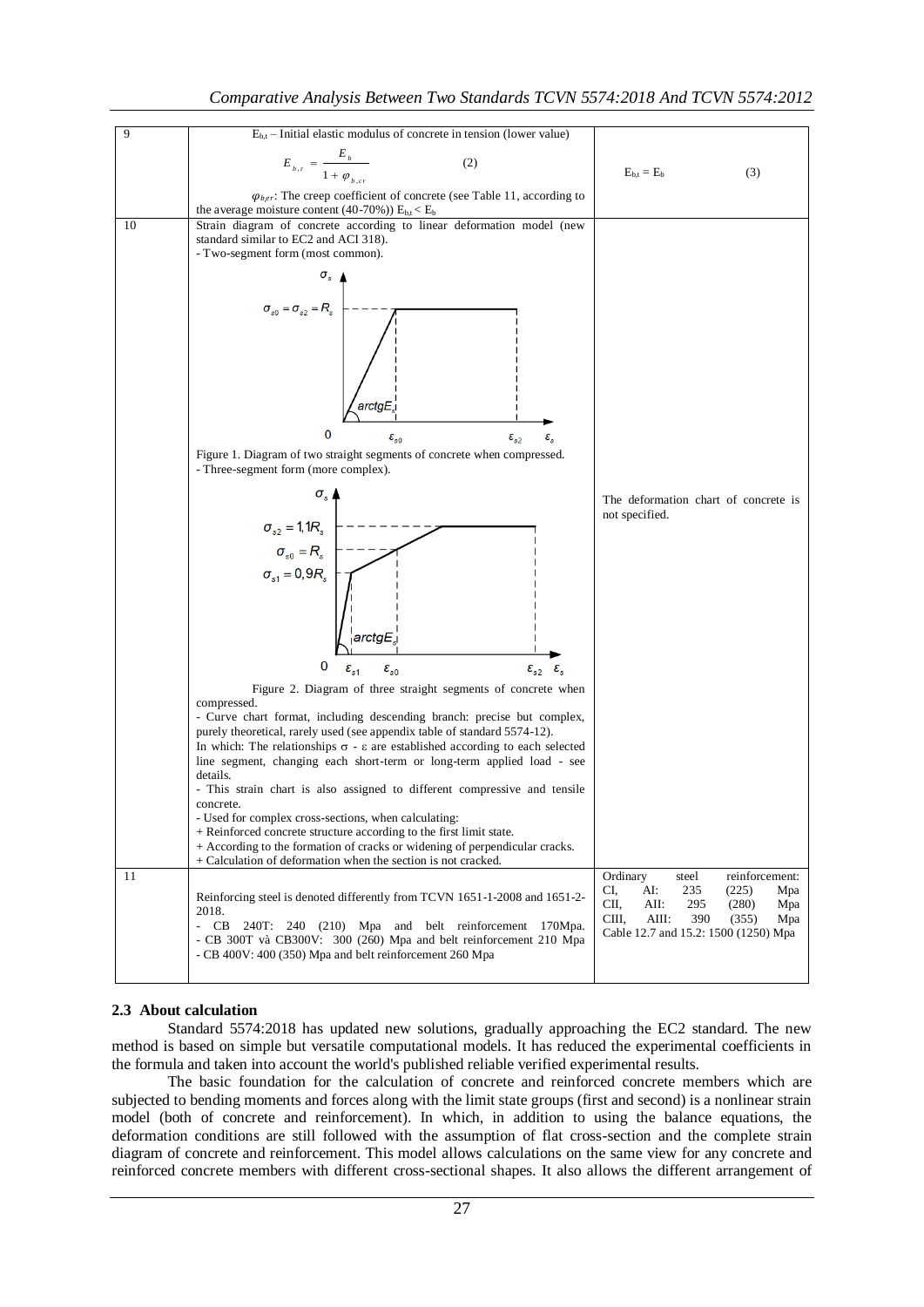longitudinal reinforcement and takes into account the elastic-plastic properties of concrete and reinforcement and the stress-deformation state of reinforced concrete members. In addition, the members with simple and popular cross-sections such as rectangular, T-shaped, and I-shaped sections, in the new standard [2], it is also possible to use simpler calculation methods.

| <b>Numerical</b>    | <b>TCVN 5574:2018</b>                                                                                                                                                                                                                                                                                                                                                                                                                                                                                                                                                                                                                                                                                                                                                                                                                                                                                                                                                                                                                                                                                                                                                                                                                                                                                                                                                                                                                                                                                                                                                                                                                                                                                                                                                                                                                                                                                                                                                        | TCVN 5574:2012 (356-2005)                                                                                                                                                                                                                                                                                                                                                                                                                                                                                                                                                                                                                                                                                                                                                                                                                                                                                                                                                                                                                                                                                                                                                                                                                                                                                                                                                                                                             |
|---------------------|------------------------------------------------------------------------------------------------------------------------------------------------------------------------------------------------------------------------------------------------------------------------------------------------------------------------------------------------------------------------------------------------------------------------------------------------------------------------------------------------------------------------------------------------------------------------------------------------------------------------------------------------------------------------------------------------------------------------------------------------------------------------------------------------------------------------------------------------------------------------------------------------------------------------------------------------------------------------------------------------------------------------------------------------------------------------------------------------------------------------------------------------------------------------------------------------------------------------------------------------------------------------------------------------------------------------------------------------------------------------------------------------------------------------------------------------------------------------------------------------------------------------------------------------------------------------------------------------------------------------------------------------------------------------------------------------------------------------------------------------------------------------------------------------------------------------------------------------------------------------------------------------------------------------------------------------------------------------------|---------------------------------------------------------------------------------------------------------------------------------------------------------------------------------------------------------------------------------------------------------------------------------------------------------------------------------------------------------------------------------------------------------------------------------------------------------------------------------------------------------------------------------------------------------------------------------------------------------------------------------------------------------------------------------------------------------------------------------------------------------------------------------------------------------------------------------------------------------------------------------------------------------------------------------------------------------------------------------------------------------------------------------------------------------------------------------------------------------------------------------------------------------------------------------------------------------------------------------------------------------------------------------------------------------------------------------------------------------------------------------------------------------------------------------------|
| order               |                                                                                                                                                                                                                                                                                                                                                                                                                                                                                                                                                                                                                                                                                                                                                                                                                                                                                                                                                                                                                                                                                                                                                                                                                                                                                                                                                                                                                                                                                                                                                                                                                                                                                                                                                                                                                                                                                                                                                                              |                                                                                                                                                                                                                                                                                                                                                                                                                                                                                                                                                                                                                                                                                                                                                                                                                                                                                                                                                                                                                                                                                                                                                                                                                                                                                                                                                                                                                                       |
| $\perp$             | Calculation contents of concrete, reinforced<br>concrete,<br>and prestressed concrete structures are<br>separated.                                                                                                                                                                                                                                                                                                                                                                                                                                                                                                                                                                                                                                                                                                                                                                                                                                                                                                                                                                                                                                                                                                                                                                                                                                                                                                                                                                                                                                                                                                                                                                                                                                                                                                                                                                                                                                                           | It was confusing when presenting related contents:<br>concrete properties, reinforced concrete, prestressed concrete.                                                                                                                                                                                                                                                                                                                                                                                                                                                                                                                                                                                                                                                                                                                                                                                                                                                                                                                                                                                                                                                                                                                                                                                                                                                                                                                 |
| $\mathfrak{2}$<br>3 | Calculated according to the first limit state:<br>- State the nonlinear deformation model when<br>calculating.<br>- The common cross-sections (rectangular, T, I) still<br>calculation according to internal force.<br>allow<br>- The height of the concrete domain in tension is simpler.<br>$\zeta_R = \frac{x_R}{h_0} = \frac{0.8}{1 + \frac{\varepsilon_{s,el}}{h_0}}$<br>(4)<br>$\varepsilon_{s,el}$ : Relative strain of tensile reinforcement,<br>when<br>$\sigma_{s} = R_{s} \left[ \varepsilon_{s,el} = \frac{R_{s}}{E} \right]$<br>(5)<br>$\varepsilon_{b2}$ : Relative deformation of concrete under<br>compression<br>when<br>$\sigma_b$<br>$R_b$<br>$=$<br>Short load:<br>60:<br>B<br>0.0035<br>$\leq$ .<br>$=$<br>$\varepsilon_{b2}$<br>$B \ge 70$ : $\varepsilon_{b2}$ is linearly interpolated from 0.0033 (B70) to<br>$0.0028$ (B100) and then the factor 0.8 is taken as 0.7.<br>- Long-term load: $\varepsilon_{b2}$ according to table 9, depending on<br>humidity (specific number is available).<br>- With flexural members, when checking,<br>there is $\xi > \xi_R$ , taking $\xi = \xi_R$ , the calculation should be<br>simpler<br>to<br>apply.<br>- With flexural members, place reinforcement<br>symmetrically (meet when checking piles during<br>transportation, crane installation)<br>$M_u = R_s A_s (h_0 - a')$<br>(7)<br>If x (calculated with $A_s^s = 0$ ) has $x < 2a^s$ , take<br>$x = 2a'$ , the calculation continues.<br>- For members subjected to large eccentric<br>compression: additional random eccentricity ea $\geq 10$ mm.<br>$e_0 = \frac{M}{N} + e_a$<br>(9)<br>- For members with large eccentric<br>compression, rectangular cross section, (8.1.2.4.1) stated.<br>when $\xi \leq \xi_R$ :<br>$X = \frac{N + R_s A_s - R_{sc} A_s}{R_b b}$<br>(10)<br>ξ<br>when<br>$\xi_R$ :<br>$x = \frac{N + R_s A_s \frac{1 + \xi_{_R}}{1 - \xi_{_R}} - R_{sc} A_s^{'} }{R_b b + \frac{2 R_s A_s}{h_{_0} (1 - \xi_{_R} )}}$<br>(11) | Calculated according to the first limit state.:<br>- Not stating the calculation according to the nonlinear strain<br>model.<br>- Only calculated according to the internal force<br>limit.<br>- The height of the concrete area under<br>compression.<br>$\xi_R = \frac{\omega}{1 + \frac{\sigma_{SR}}{\sigma} \left(1 - \frac{\omega}{1 - 1}\right)}$<br>(6)<br>$\omega = \alpha - 0.008 R_h n$<br>0.85<br>for<br>heavy<br>$=$<br>concrete<br>α<br>$\sigma_{SR} = R_s$ ordinary concrete<br>500MPa<br>(long)<br>$=$<br>term<br>load)<br>$\sigma$ sc $, u$<br>$\sigma_{SC,u} = 400 MPa$ (short-term load)<br>with flexural members, when $\xi > \xi R$ , $\xi$ must be<br>redefined, according to the stress value in the reinforcement.<br>$\sigma_s = \frac{0.2 + \zeta_R}{0.2 + \zeta + 0.35 \frac{\sigma_{sp}}{R_{\odot}} \left(1 - \frac{\zeta}{\zeta}\right)} R_s < R_s$ (8)<br>$\sigma_{sp}$ = 0 if it is ordinary reinforced concrete<br>- Symmetrical steel in rectangular members has not been<br>specified (but TCVN 5574-91 has similar regulations 5574-<br>18).<br>- For eccentric compression members, it is<br>necessary to consider $e_a$ . $e_a \geq l_0$ ; $e_a \geq h/30$<br>- With eccentric compression member, $\xi \leq \xi_R$ : constant.<br>If $\xi > \xi R$ the formulas to calculate x, in terms of $\sigma s$<br>$\langle$ Rs, are complicated.<br>Calculating the value of $\eta$ is more complicated. |
|                     | The longitudinal coefficient of bending is<br>simpler.                                                                                                                                                                                                                                                                                                                                                                                                                                                                                                                                                                                                                                                                                                                                                                                                                                                                                                                                                                                                                                                                                                                                                                                                                                                                                                                                                                                                                                                                                                                                                                                                                                                                                                                                                                                                                                                                                                                       |                                                                                                                                                                                                                                                                                                                                                                                                                                                                                                                                                                                                                                                                                                                                                                                                                                                                                                                                                                                                                                                                                                                                                                                                                                                                                                                                                                                                                                       |
|                     | $\eta = \frac{1}{1 - \frac{N}{N_{cr}}}; N_{cr} = \frac{\pi^2 D}{L_0^2}$<br>(12)<br>$D = k_b E_b I + k_s E_s I_s$<br>$(I, I_s)$ calculated for the centroid of the cross-                                                                                                                                                                                                                                                                                                                                                                                                                                                                                                                                                                                                                                                                                                                                                                                                                                                                                                                                                                                                                                                                                                                                                                                                                                                                                                                                                                                                                                                                                                                                                                                                                                                                                                                                                                                                     | $N_{cr} = \frac{6.4 E_b}{L_0^2} \left  \frac{1}{\varphi_1} \right  \frac{0.11}{0.1 + \frac{\delta_c}{\varphi}} + 0.1 \left  + \alpha I_s \right $<br>The coefficients of $N_{cr}$ are more complicated                                                                                                                                                                                                                                                                                                                                                                                                                                                                                                                                                                                                                                                                                                                                                                                                                                                                                                                                                                                                                                                                                                                                                                                                                                |
|                     | section.)                                                                                                                                                                                                                                                                                                                                                                                                                                                                                                                                                                                                                                                                                                                                                                                                                                                                                                                                                                                                                                                                                                                                                                                                                                                                                                                                                                                                                                                                                                                                                                                                                                                                                                                                                                                                                                                                                                                                                                    |                                                                                                                                                                                                                                                                                                                                                                                                                                                                                                                                                                                                                                                                                                                                                                                                                                                                                                                                                                                                                                                                                                                                                                                                                                                                                                                                                                                                                                       |
|                     | $\Omega$                                                                                                                                                                                                                                                                                                                                                                                                                                                                                                                                                                                                                                                                                                                                                                                                                                                                                                                                                                                                                                                                                                                                                                                                                                                                                                                                                                                                                                                                                                                                                                                                                                                                                                                                                                                                                                                                                                                                                                     |                                                                                                                                                                                                                                                                                                                                                                                                                                                                                                                                                                                                                                                                                                                                                                                                                                                                                                                                                                                                                                                                                                                                                                                                                                                                                                                                                                                                                                       |

|  | Table 3. Comparison of calculation methods |  |  |  |
|--|--------------------------------------------|--|--|--|
|--|--------------------------------------------|--|--|--|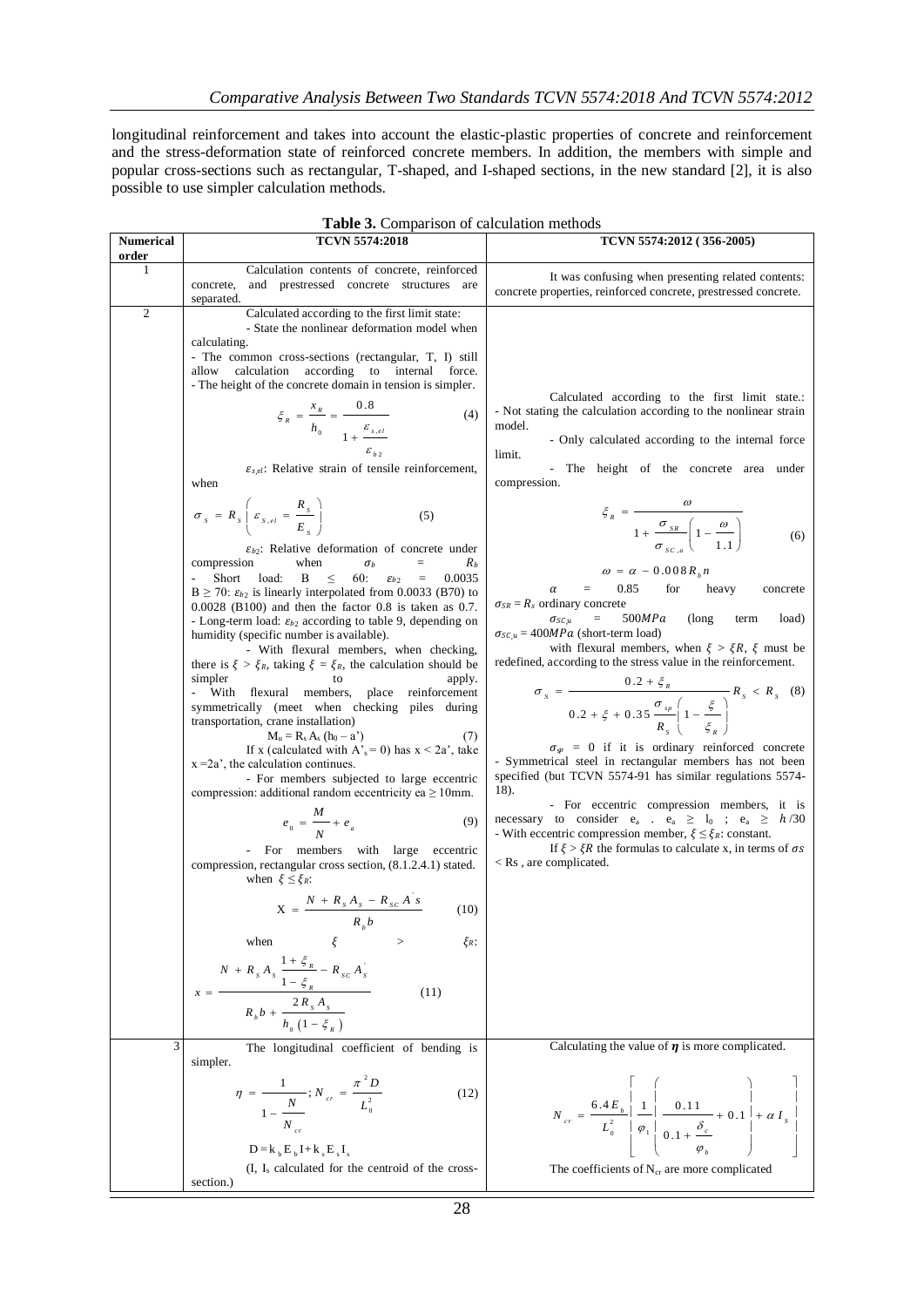|   | $k_s = 0.7$ ;                                                                                                         |                                                                                                                    |
|---|-----------------------------------------------------------------------------------------------------------------------|--------------------------------------------------------------------------------------------------------------------|
|   |                                                                                                                       |                                                                                                                    |
|   | $k_b = \frac{0.15}{\varphi_L (0.3 + \delta_e)}$                                                                       |                                                                                                                    |
|   |                                                                                                                       |                                                                                                                    |
|   | $\varphi_{L} = 1 + \frac{M_{L1}}{M_{L}}$                                                                              |                                                                                                                    |
|   |                                                                                                                       |                                                                                                                    |
|   | (13)                                                                                                                  | Compression member at the center: not specified                                                                    |
|   | $ML$ is the moment taken with the center of the                                                                       | in detail, the longitudinal bending coefficient $\varphi$ is different.                                            |
|   | steel bar most in tension or in least compression (when                                                               |                                                                                                                    |
|   | the entire cross-section is in compression) when<br>subjected to the full load.                                       |                                                                                                                    |
|   | $ML1$ is the moment taken with the center of the                                                                      |                                                                                                                    |
|   | steel bar with the most tension or the least compression                                                              |                                                                                                                    |
|   | (when the entire cross-section is in compression) when                                                                |                                                                                                                    |
|   | subjected to permanent and temporary long-term loads.                                                                 |                                                                                                                    |
|   | $\delta_e$ is the relative eccentricity value of the                                                                  |                                                                                                                    |
|   | longitudinal force ( $\delta_e$ = e h <sub>0</sub> ), taken not less than 0.15                                        | $l_0$ defined for frames is simple for industrial                                                                  |
|   | and not more than 1.5.                                                                                                | buildings but complex for trusses and arches; usually $l_0 =$                                                      |
|   | Centered compression member: when $e_0$ is<br>small or $e_0 = 0$ : center compression when $e_0 \le h/30$ ; $L_0$ /   | $0.7h_{t}$                                                                                                         |
|   | $h \leq 20$ : Small eccentric compression.                                                                            |                                                                                                                    |
|   |                                                                                                                       | The calculation according to the nonlinear strain<br>model is not stated.                                          |
|   | $N \leq N$                                                                                                            |                                                                                                                    |
|   | (14)                                                                                                                  |                                                                                                                    |
|   | $N_u = \varphi \left( R_b A + R_{sc} A_{s,tot} \right)$                                                               |                                                                                                                    |
|   | -Short-term load: $\varphi$ linear interpolation.                                                                     |                                                                                                                    |
|   | between $\varphi$ =0.9 with $L_0/h$ =10; $\varphi$ =0.85 with $L_0/h$ =20.                                            |                                                                                                                    |
|   | -For long-term loading: see table 16 (5574-                                                                           |                                                                                                                    |
|   | 18), according to the strength class of concrete.                                                                     |                                                                                                                    |
|   | - Calculation length $l_0$ :<br>+For multi-layer frames, each floor is                                                |                                                                                                                    |
|   | considered as a soft-gap link (the lower end is fixed, the                                                            |                                                                                                                    |
|   | upper end allows a limited angle of rotation); $l_0=0.9h_t$                                                           |                                                                                                                    |
|   | + Calculation according to the nonlinear deformation                                                                  |                                                                                                                    |
|   | model, on the perpendicular section: setting for any                                                                  |                                                                                                                    |
|   | symmetrical cross-section, subjected to bending, oblique                                                              |                                                                                                                    |
|   | bending, and oblique eccentric compression at the same<br>time, the algorithm is still complicated, even difficult to |                                                                                                                    |
|   | understand ( due to no accompanying theory).                                                                          |                                                                                                                    |
|   | - Rectangular section, T, I (box), allowed to calculate                                                               |                                                                                                                    |
|   | according to limited internal force (same as old                                                                      |                                                                                                                    |
|   | standard); The formula for determining $\xi$ , $\eta$ is different.                                                   |                                                                                                                    |
| 4 | Calculation of reinforced concrete structure<br>according to inclined section: similar to TCVN 5574-12,               |                                                                                                                    |
|   | three failure diagrams on inclined section are explained                                                              |                                                                                                                    |
|   | more clearly.                                                                                                         |                                                                                                                    |
|   |                                                                                                                       | $Q \leq 0.3 \varphi_{w1} \varphi_{b1} R_b b h_0$<br>(16)                                                           |
|   | $Q \leq \varphi_{b_1} R_b b h_0 (\varphi_{b_1} = 0.3)$<br>(15)                                                        | If the above conditions are not satisfied, the cross-<br>size or durability level of concrete must be<br>sectional |
|   | If it does not satisfy the equation, the strength                                                                     | increased.                                                                                                         |
|   | grade or section size must be increased.                                                                              |                                                                                                                    |
|   | Do not consider components $Q_{\text{s,inc}}$ anymore                                                                 | Consider $Q_{\rm sinc}$                                                                                            |
|   | (reinforcing oblique).                                                                                                |                                                                                                                    |
|   | Undefined $c_0$ , but it has to be calculated with                                                                    |                                                                                                                    |
|   | inclined sections, with $h \le c \le 2h_0$<br>Calculation of torsional bending structures:                            |                                                                                                                    |
| 5 | Simpler and completely different.                                                                                     |                                                                                                                    |
|   | Determine<br>the<br>pure<br>twist<br>formula:                                                                         |                                                                                                                    |
|   | $T \le 0.1R_b b^2 h$ ; $T = T_{sw} + T_s$<br>(17)                                                                     |                                                                                                                    |
|   |                                                                                                                       |                                                                                                                    |
|   | Determine the formula for torsion and                                                                                 | Calculate the member subjected to torsional                                                                        |
|   | bending:                                                                                                              | bending for $(M, M_x)$ and $(Q, Q_x)$ .                                                                            |
|   |                                                                                                                       |                                                                                                                    |
|   |                                                                                                                       |                                                                                                                    |
|   | $T \leq T_0 \sqrt{1 - \left(\frac{M}{M_0}\right)^2}$<br>(18)                                                          |                                                                                                                    |
|   |                                                                                                                       |                                                                                                                    |
|   | Determine the torsion formula combining<br>shear force:                                                               |                                                                                                                    |
|   |                                                                                                                       |                                                                                                                    |
|   | $T \leq T_0 \left(1 - \frac{Q}{Q_0}\right) T_0 = 0.1 R_b b^2 h$<br>(19)                                               |                                                                                                                    |
|   |                                                                                                                       |                                                                                                                    |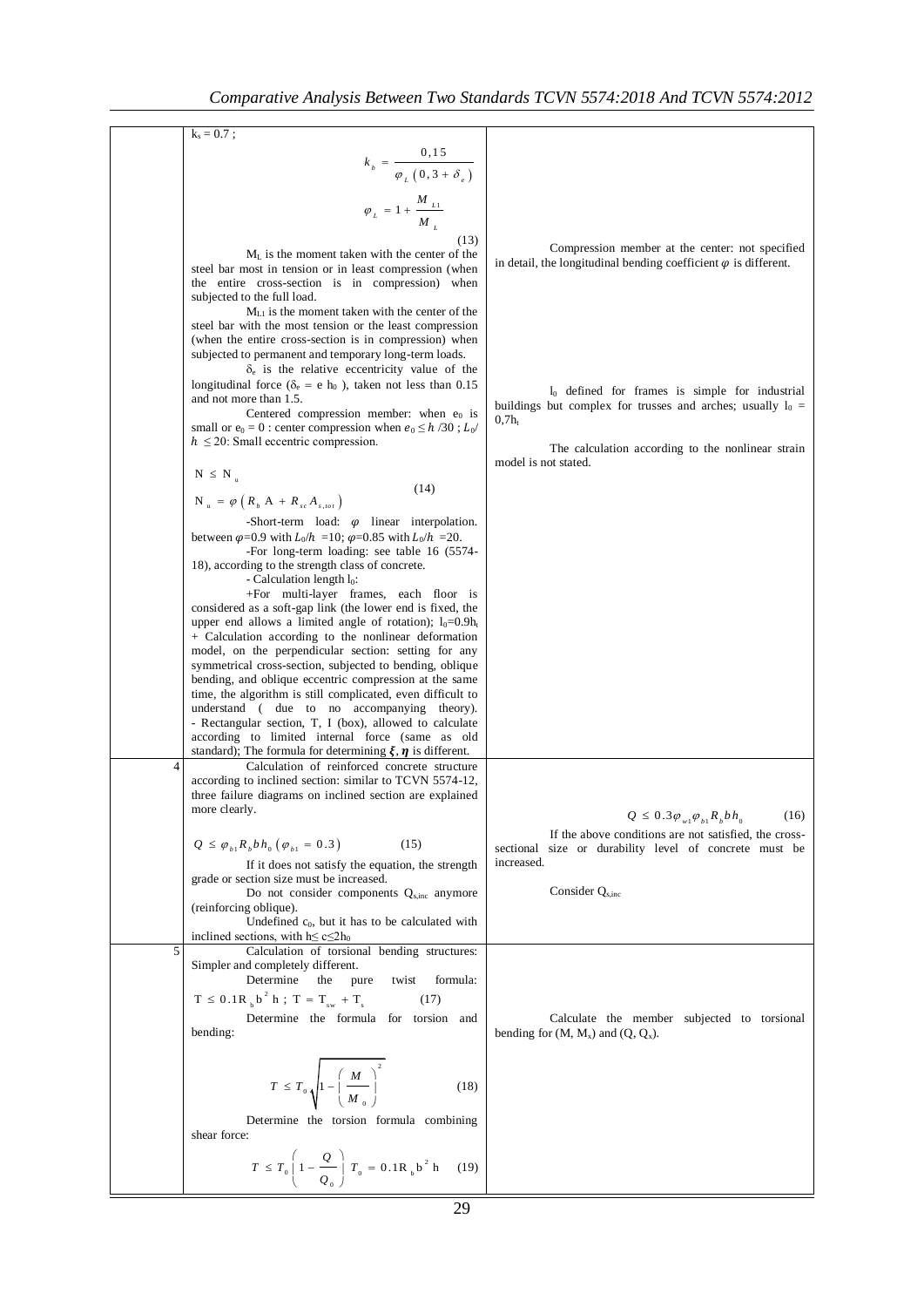# *Comparative Analysis Between Two Standards TCVN 5574:2018 And TCVN 5574:2012*

| 6      | Calculation by puncture condition with<br>reference to ACI 318 and EC2: performed in four cases.                                                                                                                                                                                                                                                                                                                                                                                                                                                                                                                                                                                                    | Calculation of puncture: simple, similar to that of a<br>punctured nail. The anti-puncture belt is not strictly regulated,<br>not guaranteed. |
|--------|-----------------------------------------------------------------------------------------------------------------------------------------------------------------------------------------------------------------------------------------------------------------------------------------------------------------------------------------------------------------------------------------------------------------------------------------------------------------------------------------------------------------------------------------------------------------------------------------------------------------------------------------------------------------------------------------------------|-----------------------------------------------------------------------------------------------------------------------------------------------|
| $\tau$ | It allows to check the floor slab according to the shear<br>force if necessary.<br>$\frac{Q_x}{\cdots} + \frac{Q_y}{\cdots} \leq 1$<br>$Q_{x,u}$ $Q_{y,u}$<br>$Q_{x(y),u} = Q_{b} + Q_{sw}$<br>(20)<br>$Q_{_b}$ = $0.5\,R_{_{bt}}b\,h_{_0}$ & $Q_{_{sw}}$ = $q_{_{sw}}h_{_0}$                                                                                                                                                                                                                                                                                                                                                                                                                       | The slab always meets the shear condition.                                                                                                    |
| 8      | Flat wall (wall):<br>- Method 1: Cut each flat element 1 x 1 xd<br>(wall thickness), subject to all the applied internal forces<br>$(M_x, M_y, N_x, N_y)$ , torque and shear force) along the edges<br>$(8.1.7.4)$ .<br>- Method 2: Divide the flat element into layers<br>(1m wide or more) of concrete in compression and steel<br>in tension. Then calculate each layer under the influence<br>of the normal force and the shear force in the layer.<br>These forces are caused by the general M, T, and N<br>acting in the plane $(8.1.7.5)$ . This is quite common.<br>- At this time, the out-of-plane calculation is<br>performed similarly to the steel calculation for the<br>normal slab. | Flat wall (wall): not mentioned.                                                                                                              |
| 9      | Loss of prestress: 8 types left (reviewed<br>twice)                                                                                                                                                                                                                                                                                                                                                                                                                                                                                                                                                                                                                                                 | Prestress loss: 11 types                                                                                                                      |
| 10     | Reinforcement content:<br>Min 0,1% for members subjected to bending,<br>tension and eccentric compression with $l_0/i \leq 17$ or $l_0/h \leq$<br>5<br>(rectangular).<br>Min 0.25% for eccentric compression when $l_0/i > 87$ hay<br>$l_0/h \ge 25$ take double value, when the steel section is<br>arranged according to the circumference.                                                                                                                                                                                                                                                                                                                                                       | No details                                                                                                                                    |
| 11     | It is necessary to arrange longitudinal<br>reinforcement for flat plates in 2 directions on the lower<br>and upper faces of the plates.                                                                                                                                                                                                                                                                                                                                                                                                                                                                                                                                                             | No mention                                                                                                                                    |

# **2.4 Analysis results**

For durability calculation: Calculate according to the internal force limit including the plastic working of concrete and reinforcement in a conventional way. Here, when calculating the perpendicular section, the formula for determining the limit height of the compressive concrete area has been adjusted. The formula for calculating the critical force according to Euler is also rewritten in a more general way, consistent with the representation of many standards around the world.

For calculation according to crack formation, crack expansion, and deformation: Use general principles of structural mechanics and material strength for reinforced concrete structures. Then, to evaluate the crack width, a more physical computational model should be used. It is based on the reciprocal displacement between the reinforcement and the concrete over the length between the cracks. This allows us not to use the empirical approach to perpendicular crack width calculations and strain calculations that were still used in the old standard.

For the calculation subject to the shear force: Still based on the limited internal force using the inclined section model as in [1], but it has been adjusted the calculation formulas and the calculation process to calculate simpler math.

For local compression calculation: Still based on limited internal force and adjusted calculation formulas.

For torsional calculation: Still using the spatial section model as in [1], but it uses interaction diagrams between bending moment and torque, shear force and torque and it is also easier to apply than the old standard [1].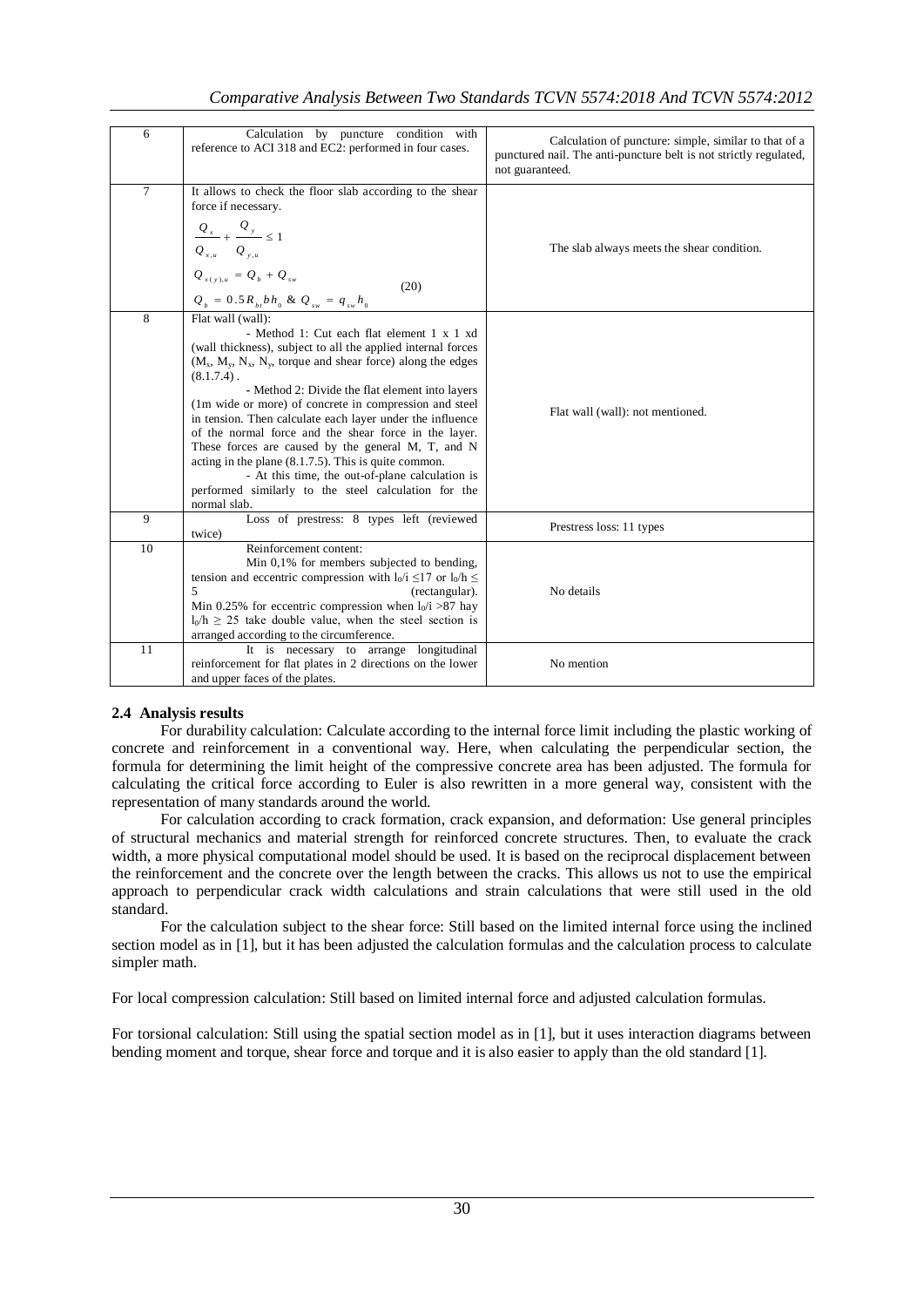

a) Interactive diagram M /M<sub>0</sub> and T/ T<sub>0</sub>. b) Interactive diagram  $Q/Q_0$  and T/ T<sub>0</sub> *Figure 3***.** Interactive diagrams when calculating torsion.

Calculation of puncture: Using the model is applied in the standards of other countries and it takes into account the influence of the acting moment in two directions that in [1] did not mention.

Calculation of the length of reinforcement: The length of the overlap is also determined according to the new formula:

$$
L_{_{lap}} = \alpha L_{_{0,an}} \frac{A_{_{s,cal}}}{A_{_{s,ef}}}
$$

In which:  $A_{s,cal}$ ,  $A_{s,ef}$  is the cross-sectional area of the reinforcement according to the calculation and according to reality, respectively.  $\alpha = 1.0$  and 0.75 for reinforcing bars (without prestressing) in tension and compression, respectively.

## **III. CONCLUSION**

The design standard of concrete and reinforced concrete structures TCVN 5574-18 has gradually approached the EC2 standard and a little approach to ACI  $(\varepsilon_b = 0.003)$ . It has changed the view of computational modeling and has moved from the stress model to the strain model. This model is recommended to be used as a priority for calculation according to limit states (first and second) for members subjected to bending moments and longitudinal forces. It still allows úing the limited internal force method for members with simple cross-sectional shapes such as rectangle, T, and I.

TCVN 5574-18 has added: how to calculate steel for floors and walls; The breakdown calculation allows to take into account the influence of bending moments in both directions, which is different from the previous standard which has not been taken into account. The calculation of local compression is still the same as the previous model, but the calculation formula is adjusted.; The torsion calculation still uses a spatial model according to the limited internal force method, but uses interaction diagrams when the bending moment and the torque, as well as the shear force and the torque, are applied simultaneously; Calculation of the inclined section without including the oblique reinforcement (very true to reality). The shear calculation still uses the inclined section model, but it has adjusted the calculation formula to make the calculation simpler; Calculation of semiassembled structures will gradually become popular when the construction industry is rapidly industrialized.

TCVN 5574-12 has not been detailed, even omitted, so it was confusing to apply. As it did not state the establishment of calculation equations for members with any symmetrical cross-section, the establishment of calculation equations for other common cross-sections. At that time, the nonlinear deformation model was complicated and difficult to apply in practice, especially in oblique bending, oblique eccentric compression. It has not established the calculation method of tension and compression members eccentrically T, I, box. It also did not establish how to calculate  $A_s$ , when there are As, Asp in tension concrete. It did not set 10 for industrial columns, cranes, trusses, and domes. It also ignored the compression force before calculating the inclined section. It also did not consider how to prevent punctures by nails, by load-bearing reinforcement; did not mention the calculation of the break (reinforcing the auxiliary beam on the main girder); did not consider the formation of cracks, widening of oblique cracks; there was no specified level of crack resistance; did not instruct how to calculate steel for hardcore.

### **Conflict of interest**

There is no conflict to disclose.

#### **ACKNOWLEDGEMENT**

This work was supported by Thai Nguyen University of Technology, Vietnam.